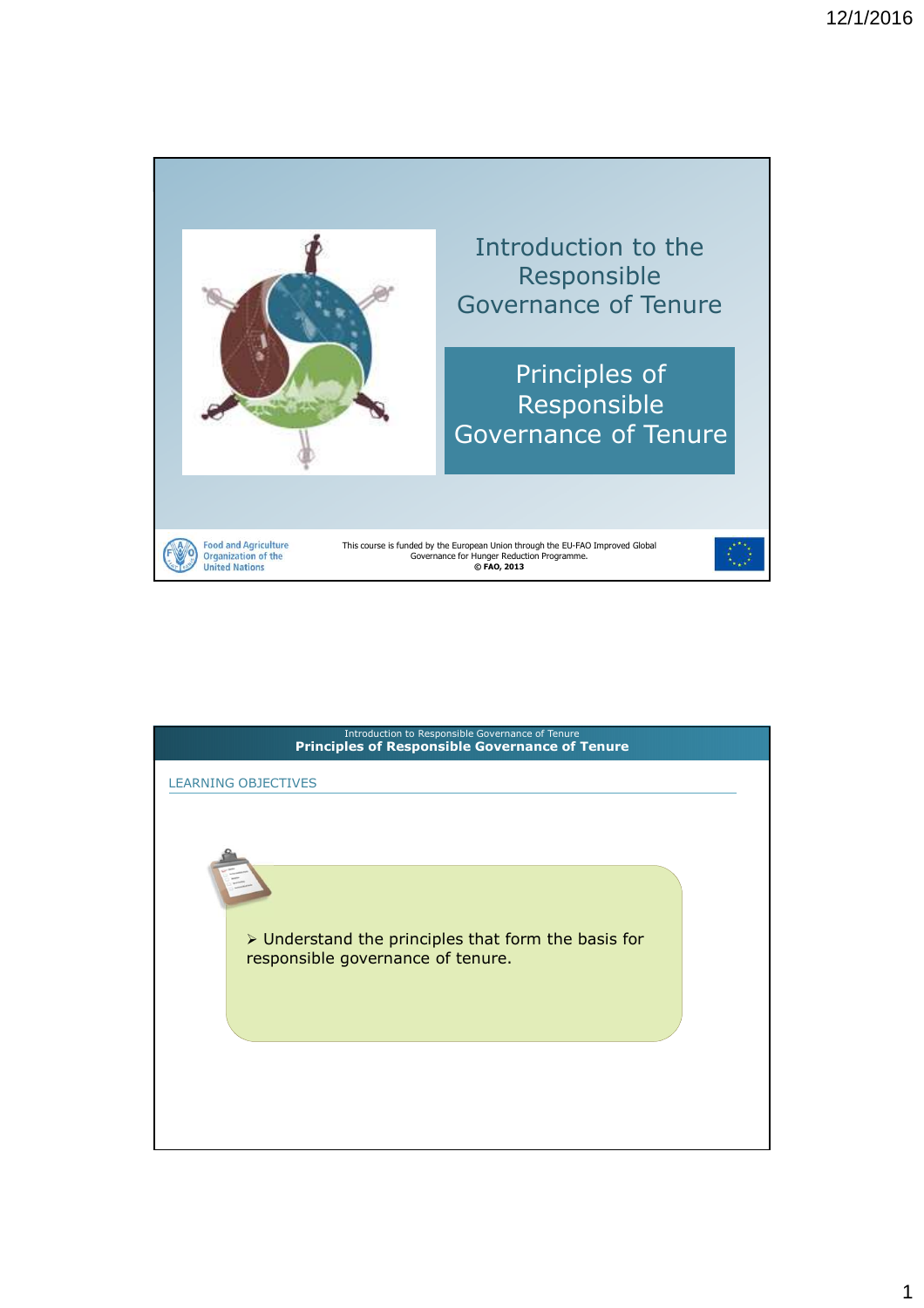

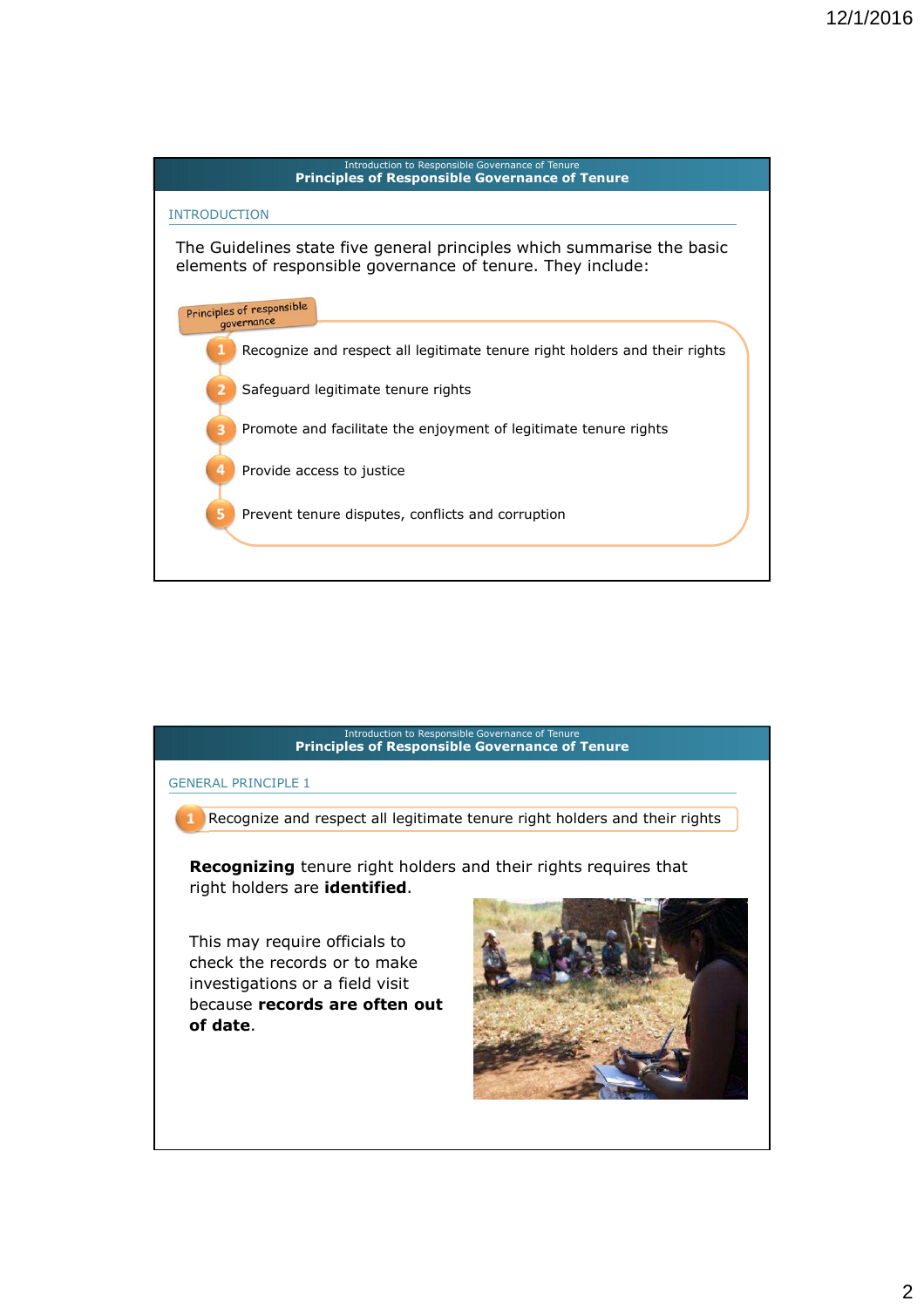#### GENERAL PRINCIPLE 1

Sometimes, programmes to recognize tenure rights in the state registration system may not be successful. Let's read this story…



The state launched a land registration programme aimed at recording all the right holders and their homes, agricultural land and forest land. However, the programme was not well organized. Officials did not visit the local areas. Rather, they established the registration office in the capital city.

So only those who lived in the capital city and who heard about the programme knew to apply for registration. In addition, most people outside the capital did not have any papers showing their rights.

As a result, **very few right holders were registered**.

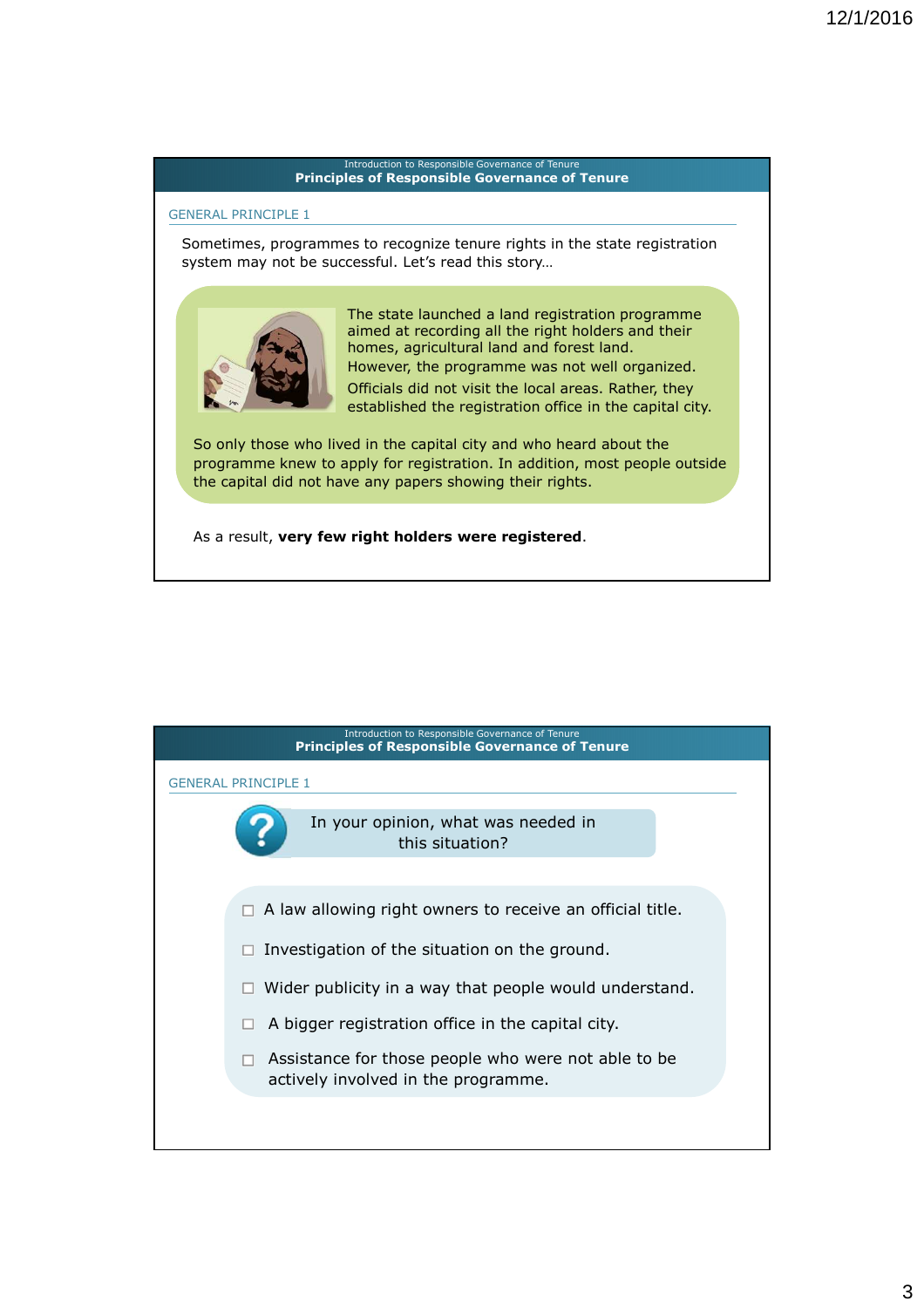



4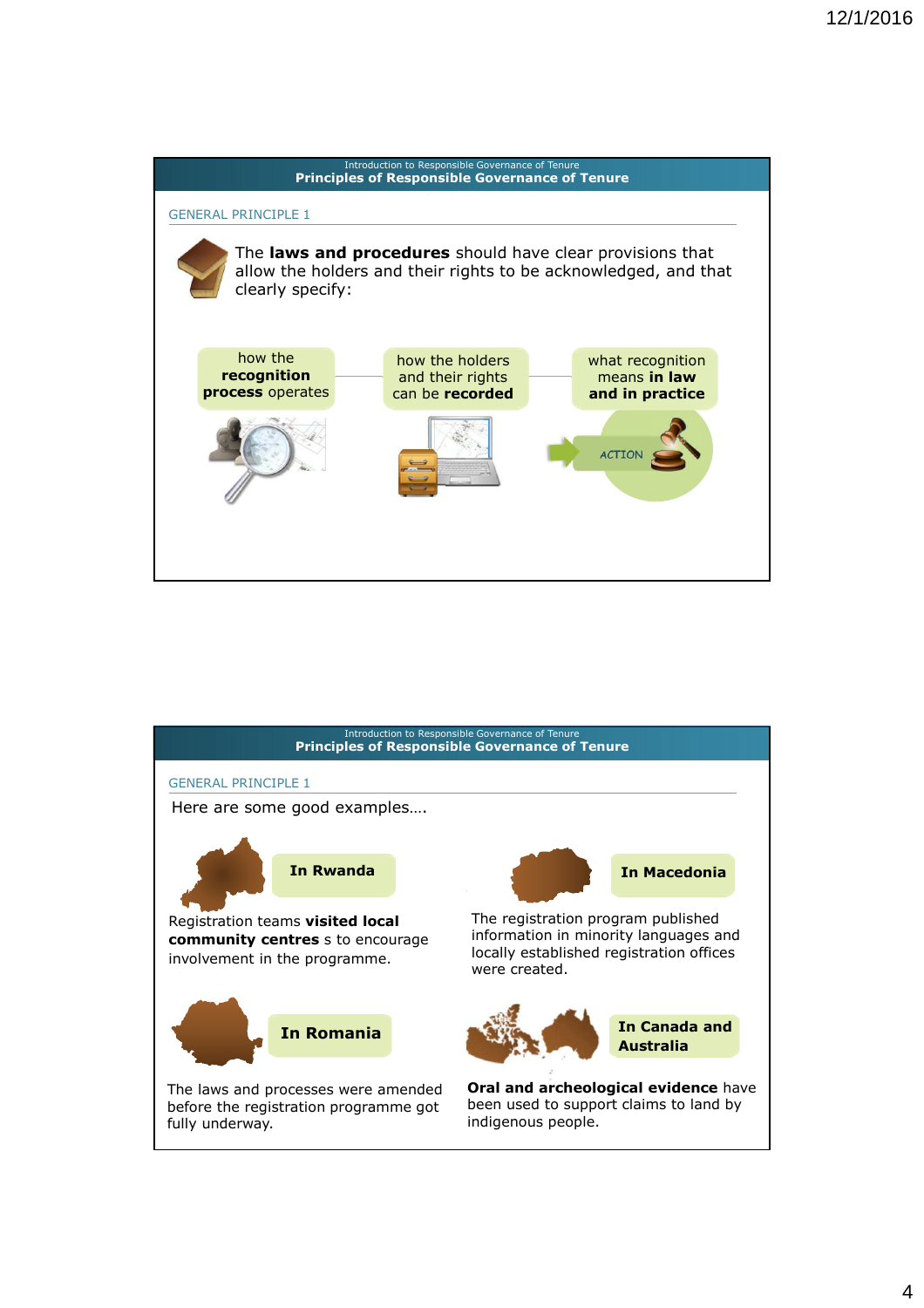#### GENERAL PRINCIPLE 1

## **RIGHTS**

States should also **respect** right holders and their rights and leave holders to peacefully occupy the natural resource. Unless there is good reason, they should not go onto land, into forests or disturb the aquatic environment where people have rights.



## **DUTIES**

In having our rights recognized and respected, we must also accept that we have **duties**.

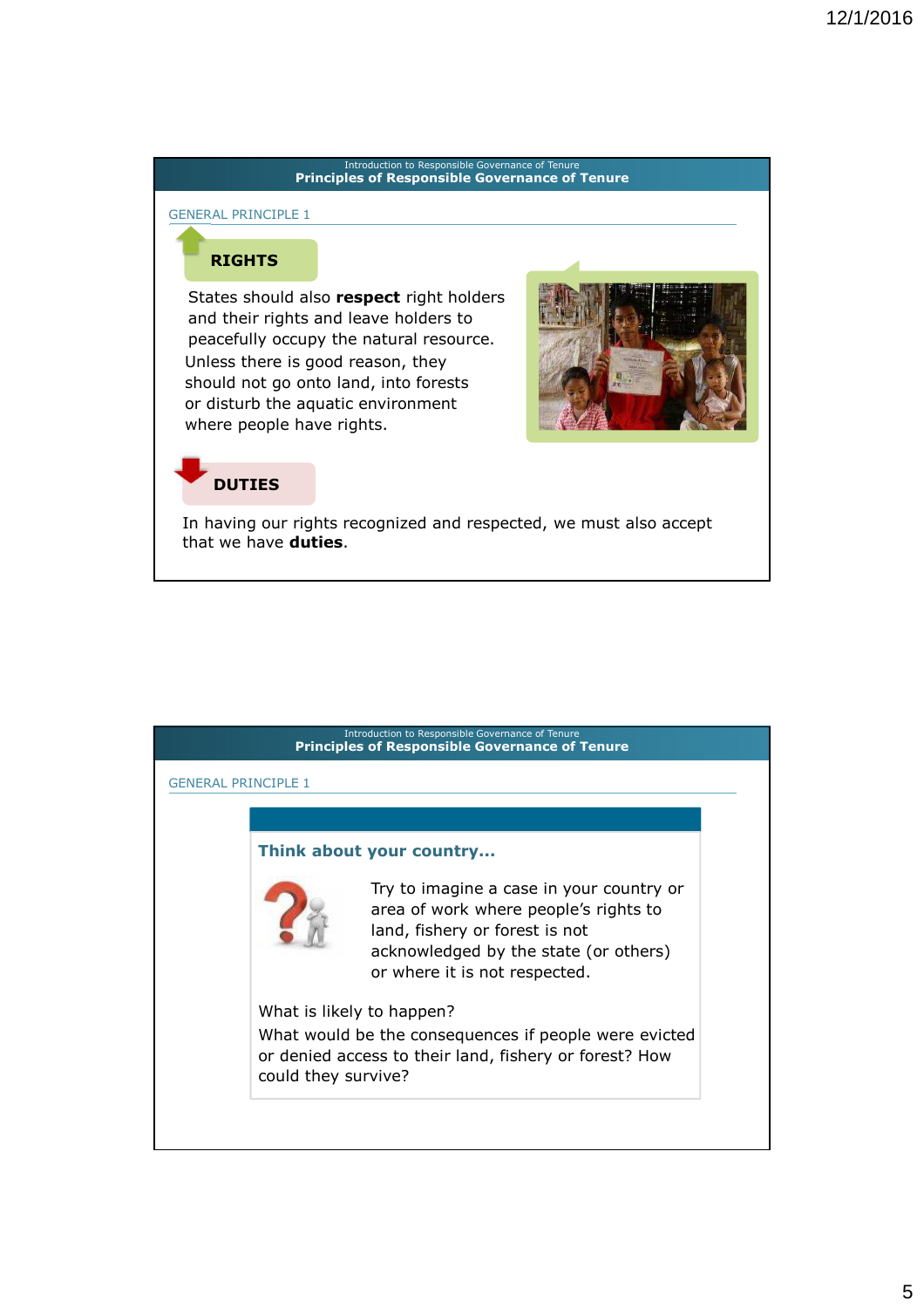

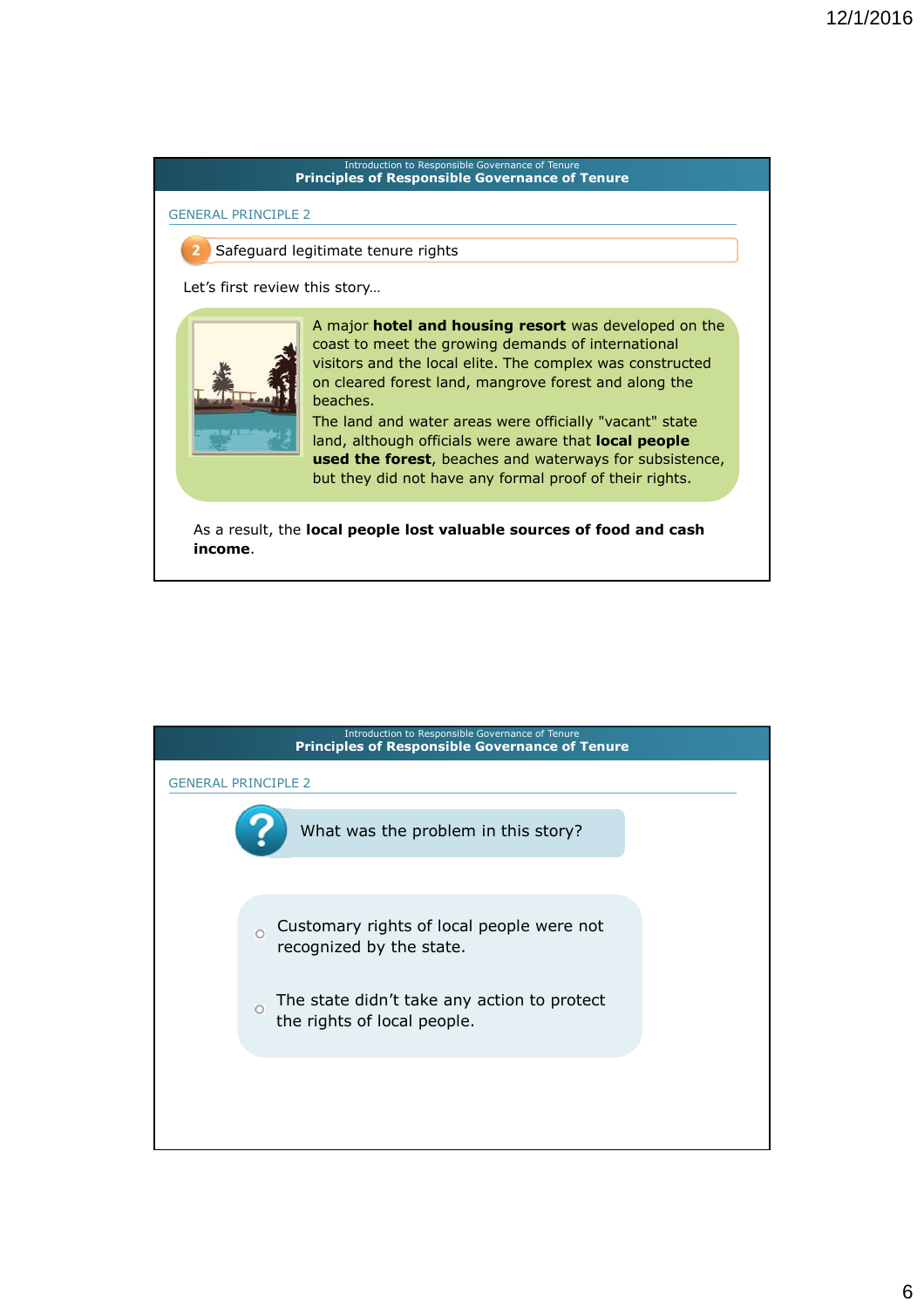#### GENERAL PRINCIPLE 2

States should not only recognize and respect rights, but also **safeguard** them, that means taking action and **put in place measures** to reduce and deal with infringement of those rights.

States should also protect right owners against **arbitrary loss**, which can be caused by the state itself as well as by other individuals.



#### Introduction to Responsible Governance of Tenur **Principles of Responsible Governance of Tenure**

#### GENERAL PRINCIPLE 2

Some international organizations, such as the World Bank and Asian Development Bank, have formal **safeguard policies**.



### All legitimate right holders are protected, without the need to formally record those rights.

Anyone wanting to develop a site or carry out an activity has to **come to an arrangement** with the local people.



Publicity, communications and dispute resolution mechanisms are also incorporated in the process.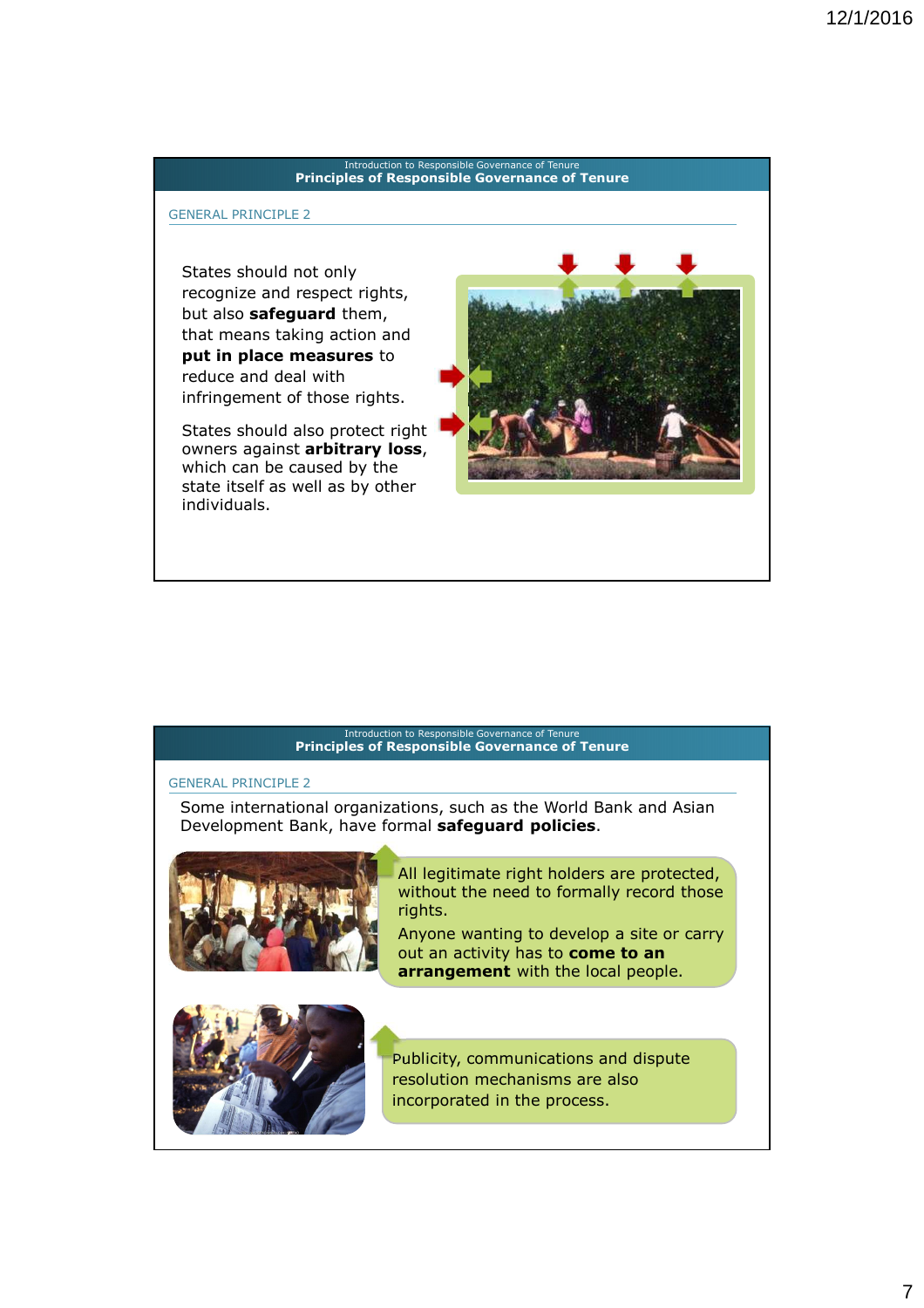



8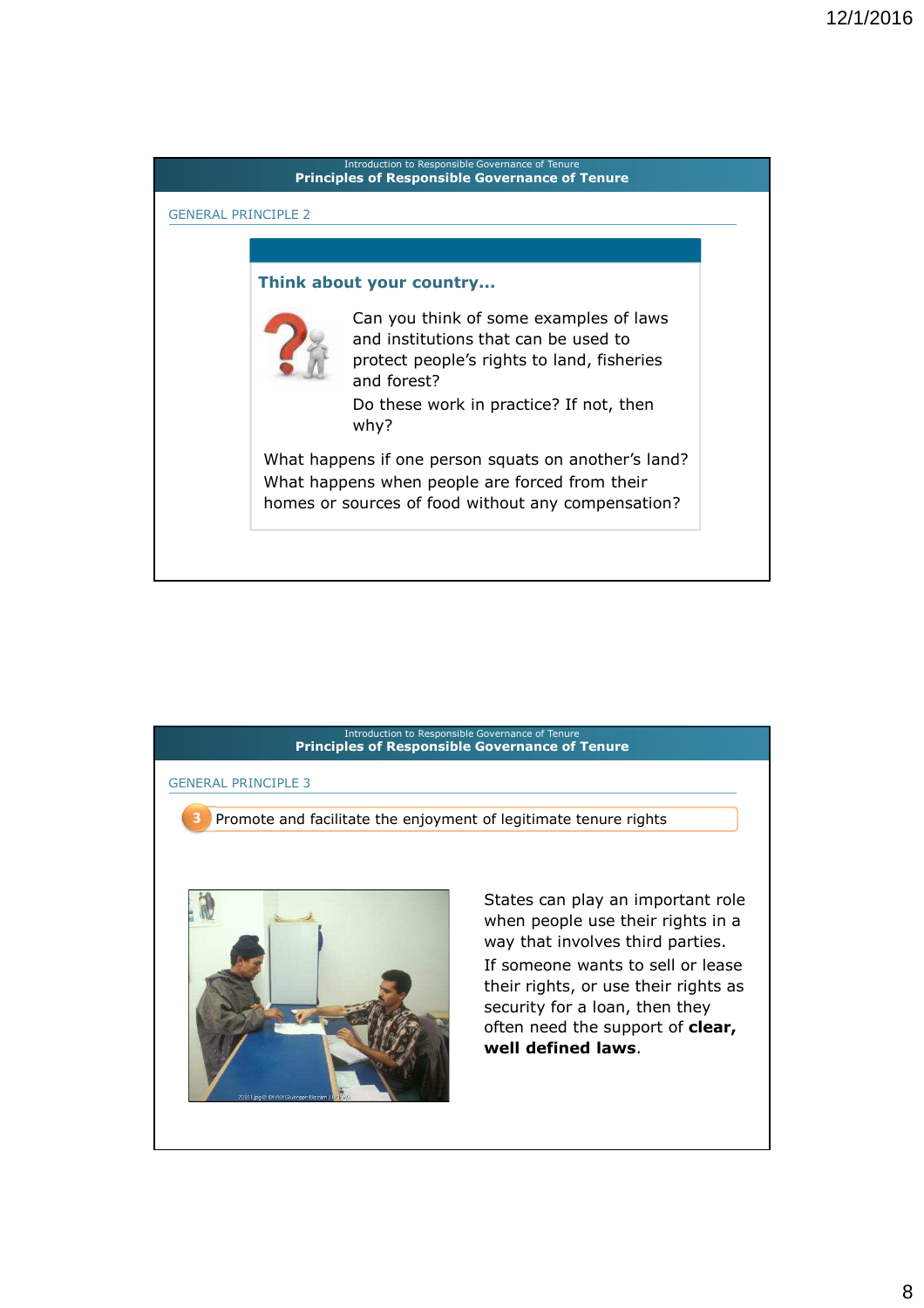

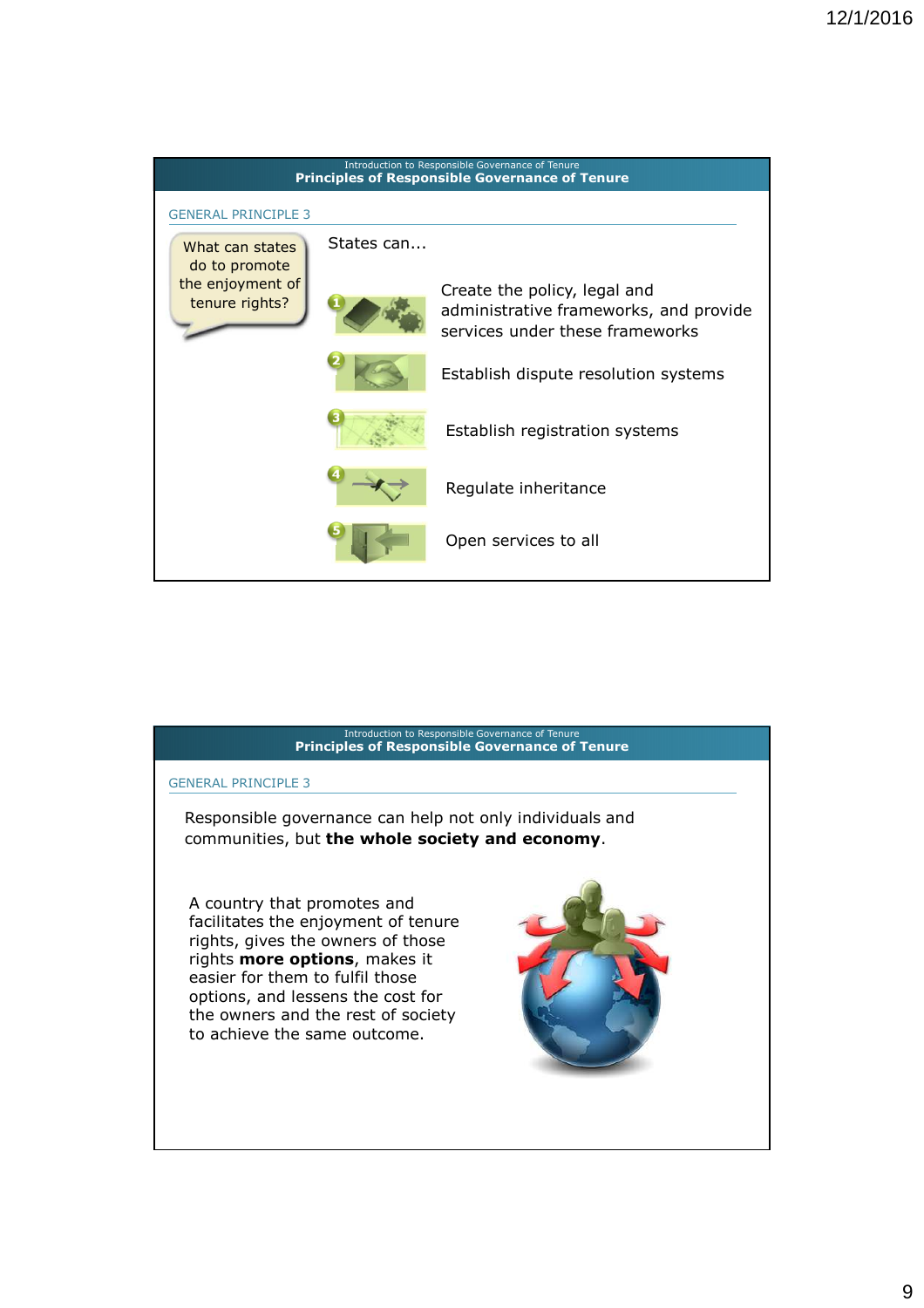

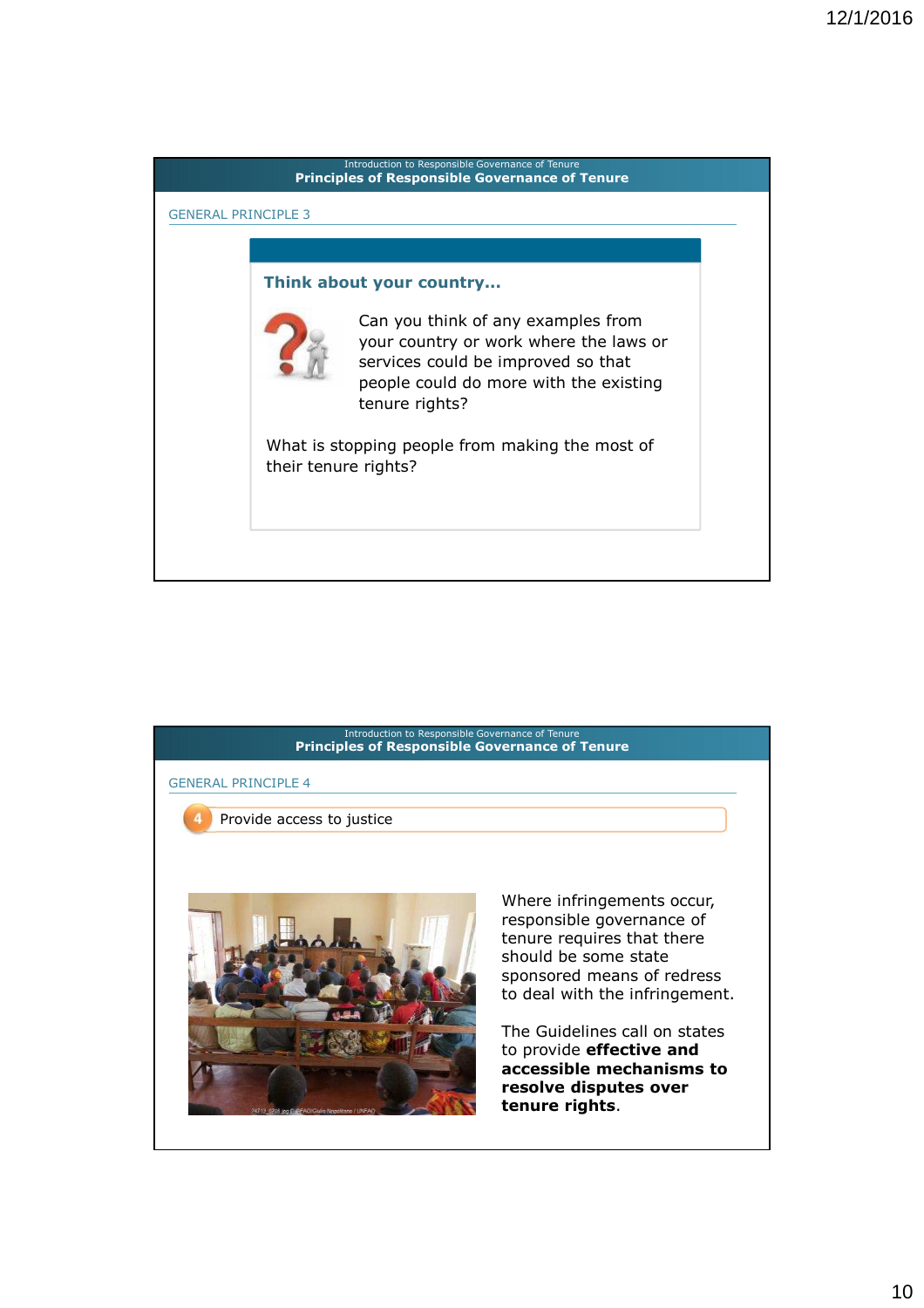#### GENERAL PRINCIPLE 4



It is important that the state authorizes some officials, such as **judges**, or other people with experience and knowledge to help resolve the disputes quickly, simply, affordably.



For **simple disputes** that are really just technical problems, states can authorize officials to provide the necessary advice or guidance.

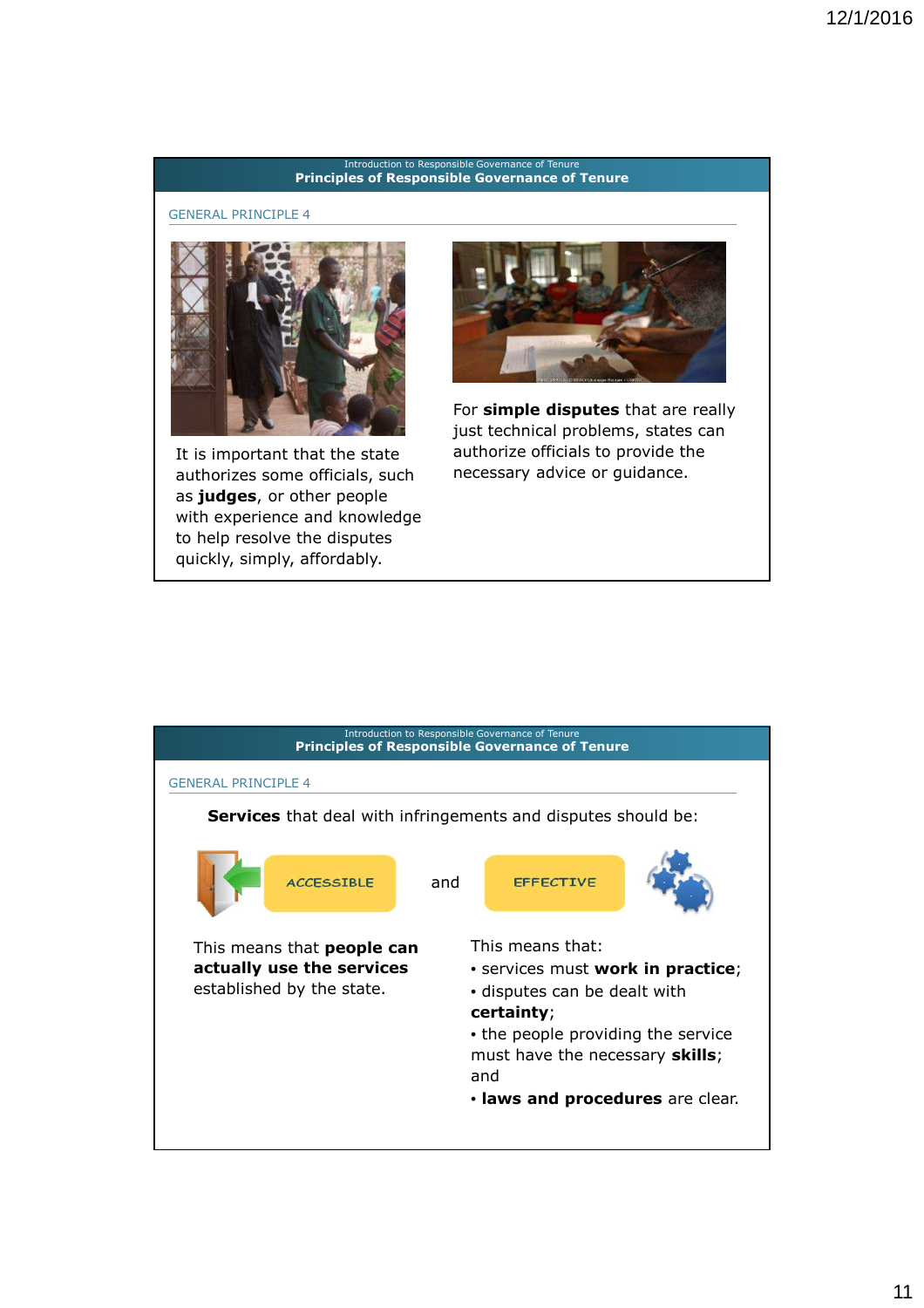#### Introduction to Responsible Governance of Tenure **Principles of Responsible Governance of Tenure 3. Principles of responsible governance of tenure** GENERAL PRINCIPLE 4 Complaints about the courts are common in many countries. Can you indicate if the following weaknesses are related to lack of accessibility or effectiveness? **Lack of Lack of accessibility effectiveness**  Courts are too slow  $\circ$  $\circ$ It is too expensive to employ lawyers  $\circ$  $\circ$ The courts are located too far from  $\circ$  $\circ$ where people live The judges cannot be trusted  $\circ$  $\circ$ The decision takes years to be delivered o  $\circ$

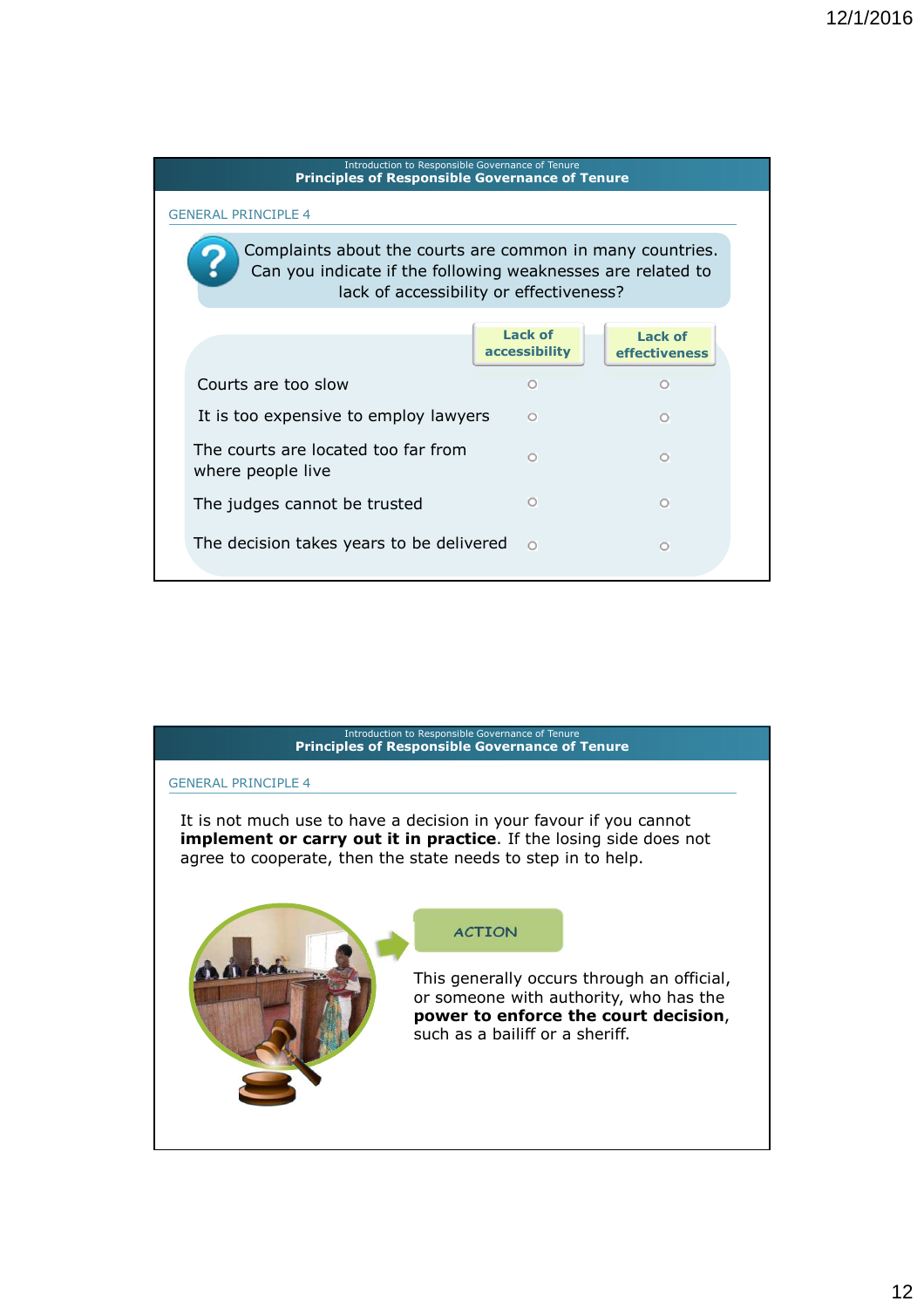#### GENERAL PRINCIPLE 4

The constitutions of many countries expressly say that states can take private property **for a public purpose**. This is because the needs of the country can be considered to override the rights of individuals.

However, this is usually balanced by the obligation to compensate the owner, plus some procedural rules as to notice and appeal rights.



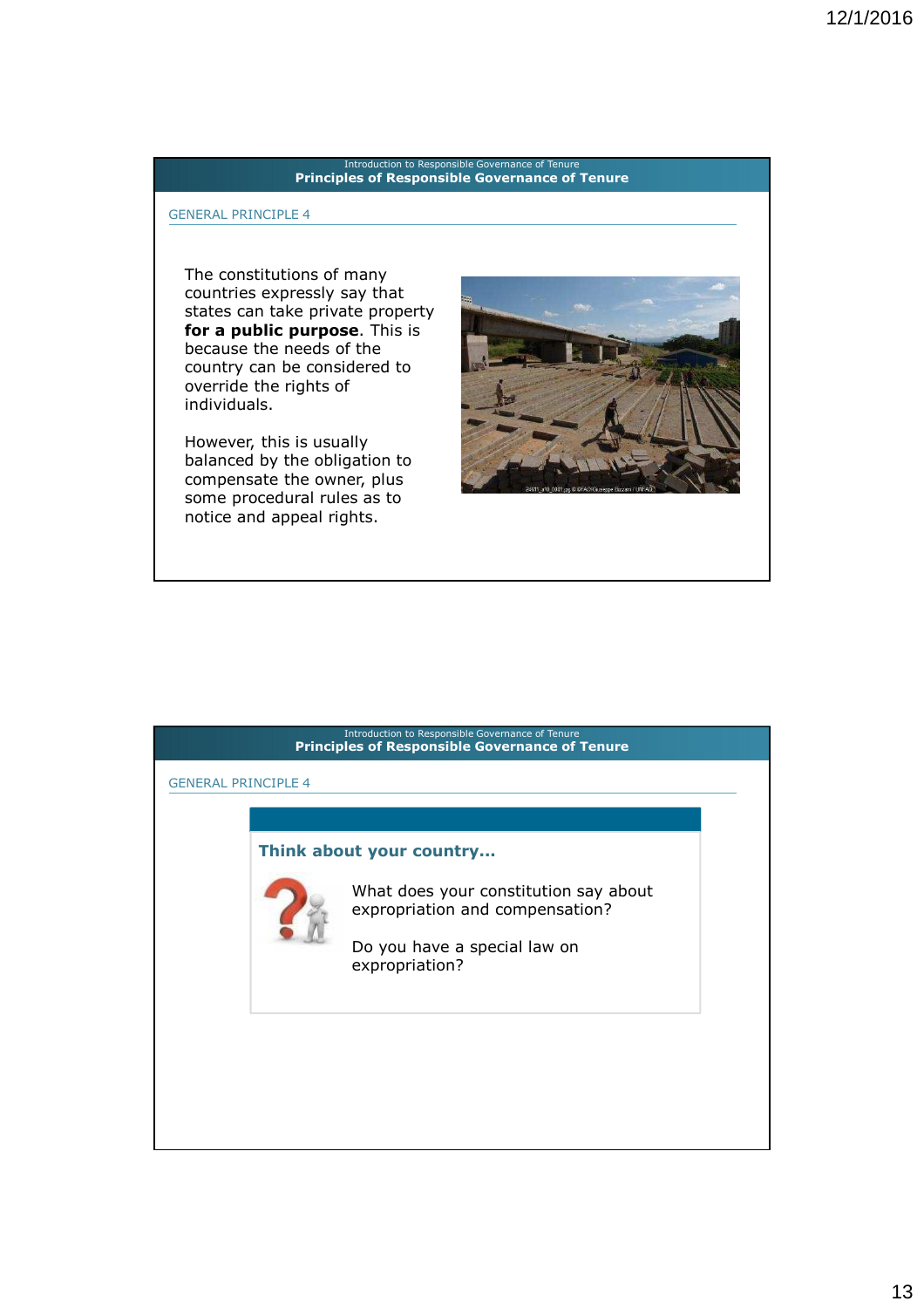

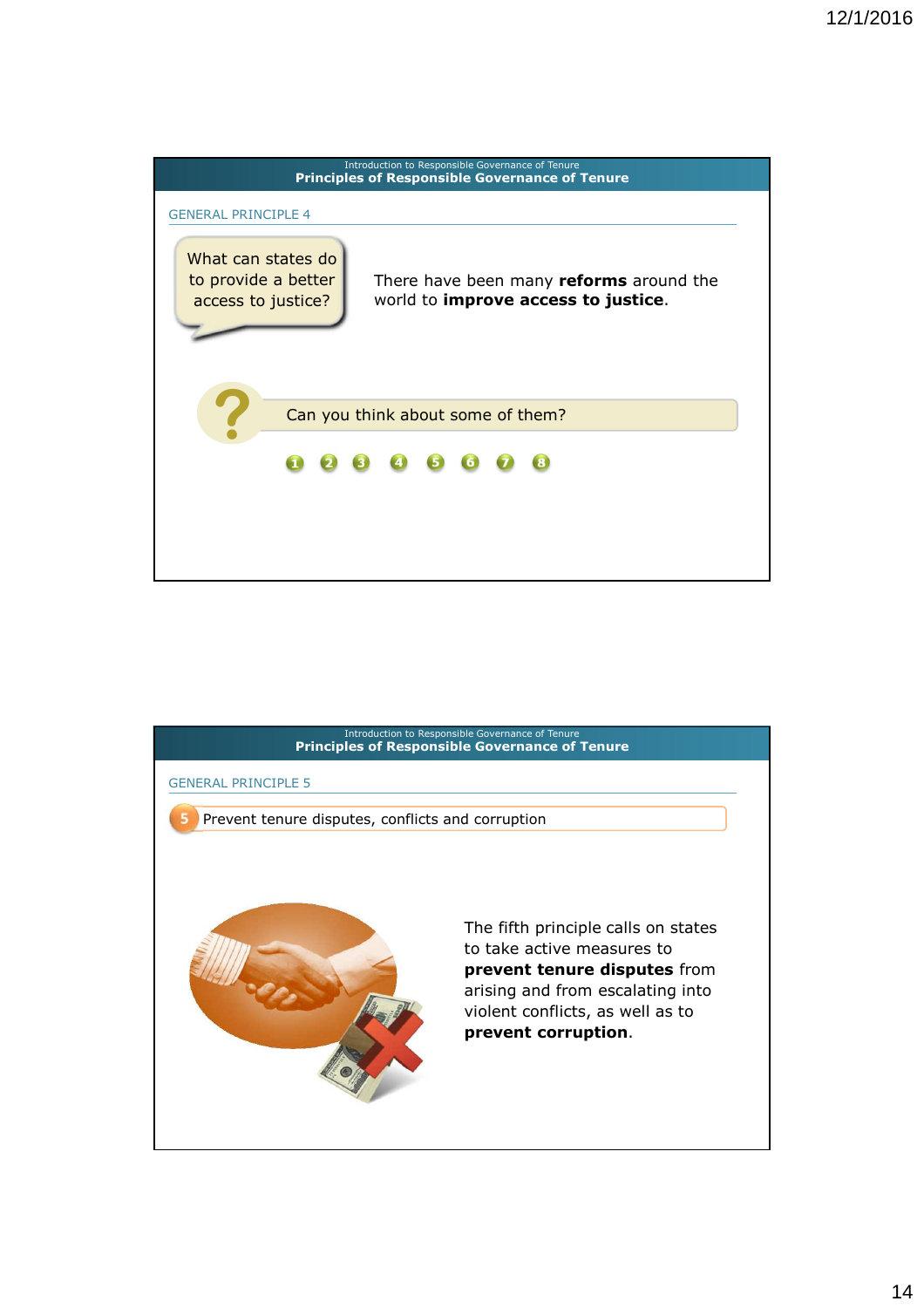

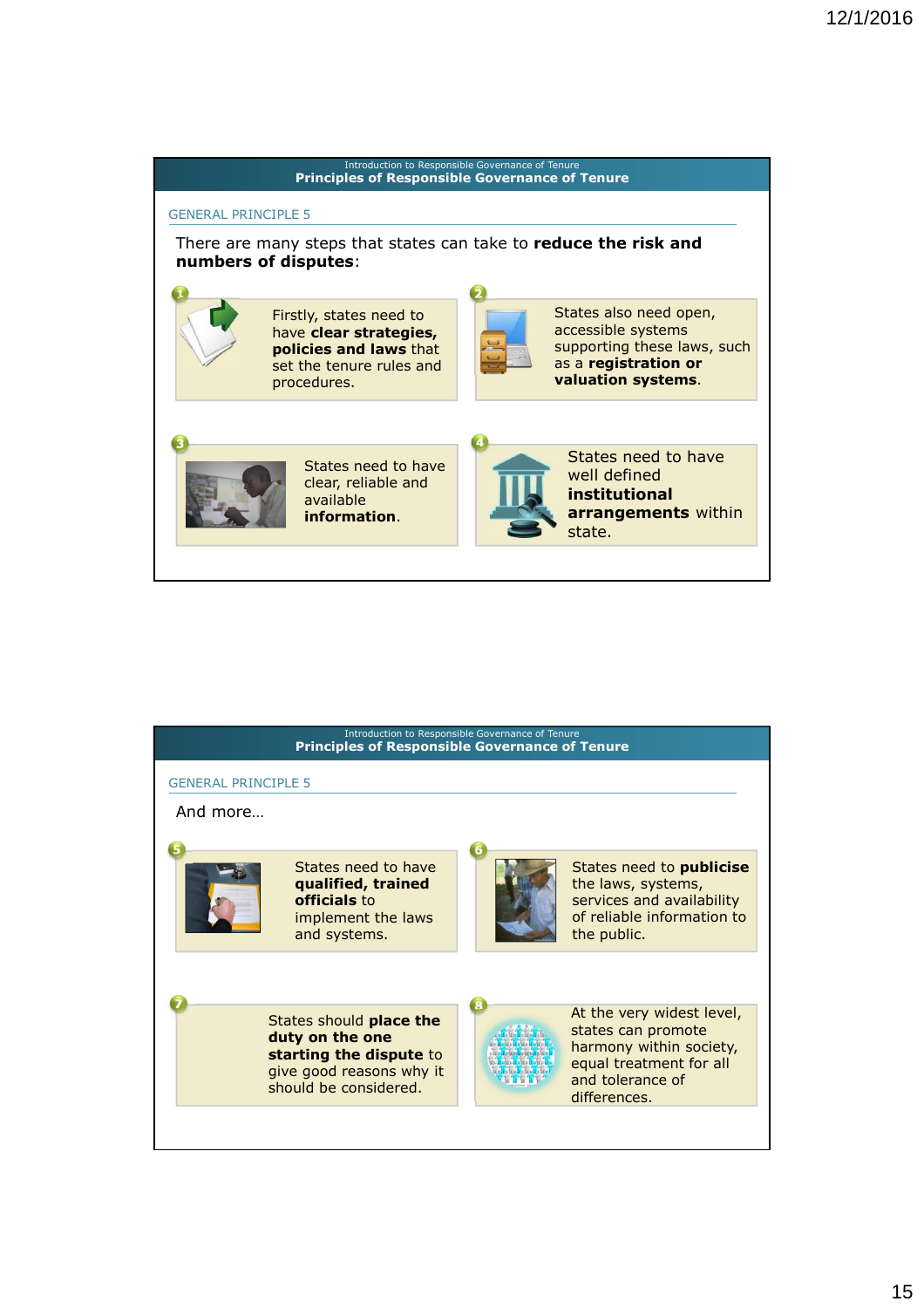# Introduction to Responsible Governance of Tenure **Principles of Responsible Governance of Tenure 3. Principles of responsible governance of tenure** Finally, in extreme cases, particularly for potential violent conflicts, states need to take further action, such as providing **physical protection** to the owners and their properties and deterrents to those who would pursue disputes through unlawful means. GENERAL PRINCIPLE 5

#### Introduction to Responsible Governance of Tenure **Principles of Responsible Governance of Tenure 3. Principles of responsible governance of tenure**

GENERAL PRINCIPLE 5

Corruption can arise in many circumstances and take many forms.

No matter what form it takes, corruption means that **the owners and users of tenure rights face additional costs, hurdles, difficulties and other problems** when they want to take some actions that involve officials.